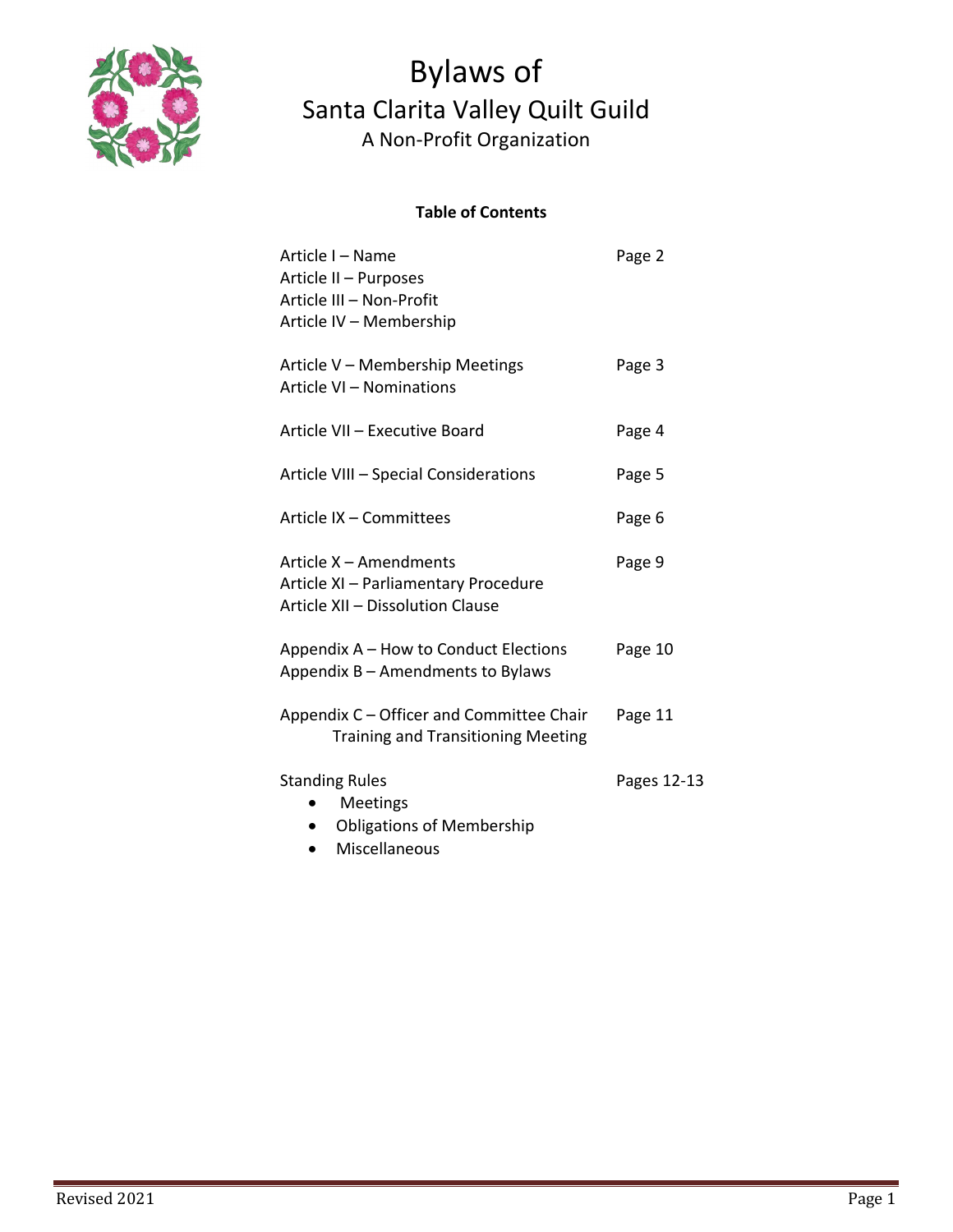

#### **ARTICLE I – Name**

The name of this organization shall be the Santa Clarita Valley Quilt Guild, hereafter referred to as "the Guild".

#### **ARTICLE II – Purposes**

The purposes of the Guild shall be to stimulate an interest in quilts, to promote and advance the art of quilt making, to conduct educational programs and services in the design techniques and preservation of quilts and quilt making, and to promote quilting in philanthropic endeavors.

#### **ARTICLE III – Non-Profit**

The Guild shall be non-profit, and no part of its assets shall be used to benefit any individual member but shall be used exclusively for the purposes of the Guild. The Guild is organized exclusively for charitable and educational purposes, including for such purposes the making of distributions to organizations that qualify as exempt organizations described under Section 501(c)(3) of the Internal Revenue Code, or corresponding section of any future federal tax code.

Amended 3/20/2014 per IRS

#### **ARTICLE IV – Membership**

#### **Section 1.**

Any person interested in the history, preservation, and/or the development of the art of quilting, regardless of race, creed, sex, color or national origin, shall be eligible for general membership with full voting privileges.

#### **Section 2.**

Members shall pay annual dues determined by the Executive Board.

#### **Section 3.**

Annual dues shall be paid by January  $1<sup>st</sup>$  of each year. Members who have not paid by March  $1<sup>st</sup>$  shall be dropped from membership.

#### **Section 4.**

Active membership shall be maintained in the following manner:

- a. Attendance at a minimum of six (6) monthly meetings per year,
- b. Active support of activities approved by the membership, and
- c. Timely payment of dues, which includes the purchase of opportunity quilt tickets.

#### **Section 5.**

The membership roster is the property of the Guild and is provided to all members as a personal convenience. The roster will not be used for commercial or business purposes by members or others.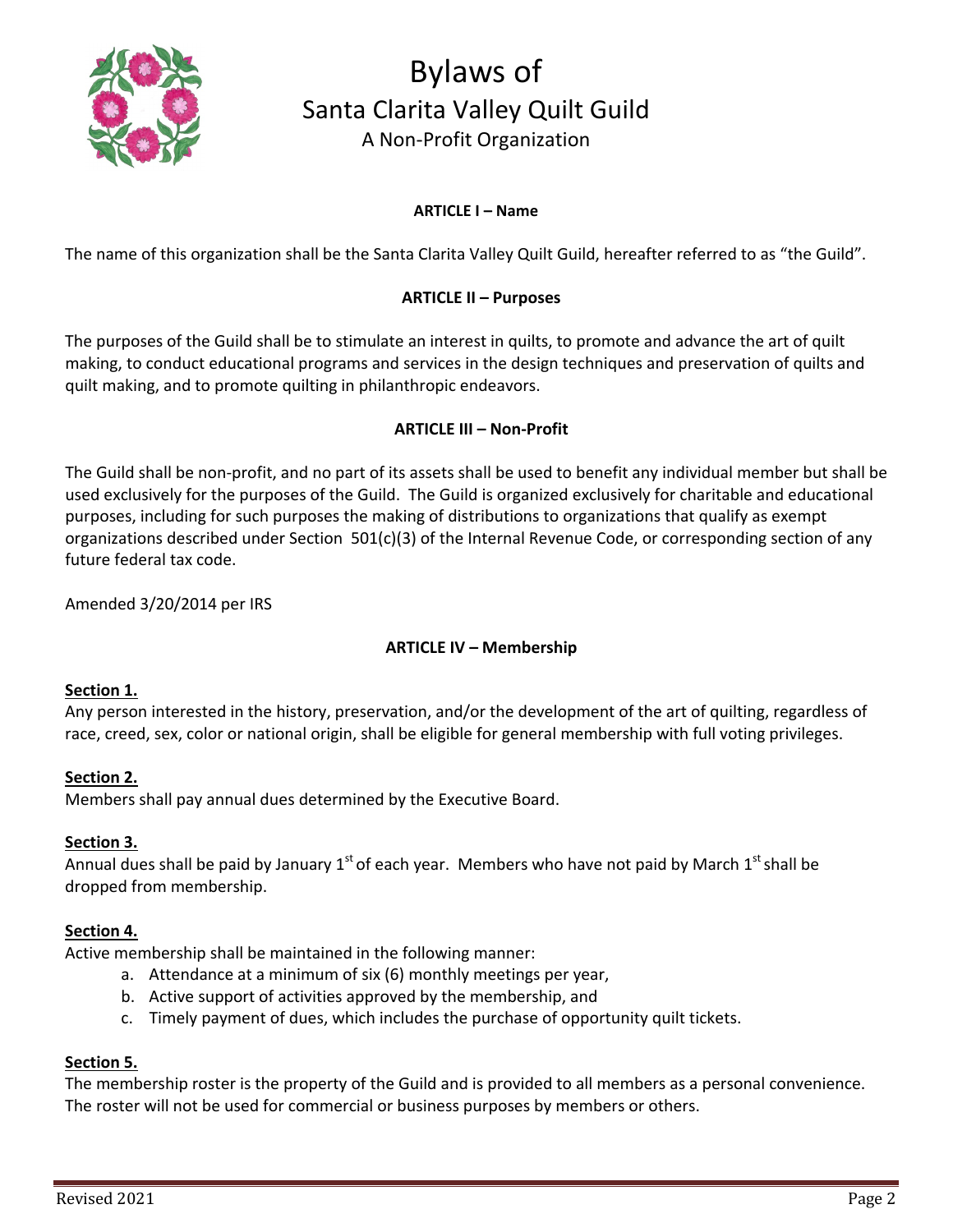

### **Section 6.**

Any member who willfully violates the purposes and limitations of the Guild may be asked to resign by a 2/3 vote of the Executive Board.

#### **Section 7.**

Associate members have the same rights as regular members. Business associate members' rights are limited as defined by the Executive Board in the Standing Rules.

#### **ARTICLE V – Membership Meetings**

#### **Section 1.**

The annual meeting shall be held in November, at which time new officers will be elected.

#### **Section 2.**

The Treasurer will present a proposed budget for the coming year to the current Executive Board at the October business meeting for their approval. The budget will be included in the November Newsletter and presented to the membership at the November meeting for final approval. The budget will be effective the following January.

#### **Section 3.**

The Guild shall hold at least one other membership meeting each year. Special meetings may be called by the President with approval of the Executive Board. A change of venue for any meeting shall be communicated to membership by email a minimum of 24 hours prior to the new venue.

#### **Section 4.**

All members present shall constitute a quorum for the transaction of business in any membership meeting of the Guild.

#### **ARTICLE VI – Nominations**

#### **Section 1.**

A nominating committee made up of three (3) guild members will present a slate of nominees to the general membership at least three weeks prior to the annual meeting. Additional nominations may be made from the floor at the annual meeting. Only the names of those persons who have signified their consent to serve if elected shall be accepted for nomination to an office. Members of the nominating committee cannot be on the slate they present. There shall be no proxy votes.

#### **Section 2.**

All candidates must be active members as defined in Article IV, Section 4. They should have demonstrated the experience and background for the specific position. Experience may be acquired through shadowing a current or previous officer.

#### **Section 3.**

In the event a vacancy occurs in the office of President, the First Vice-President will assume the duties of that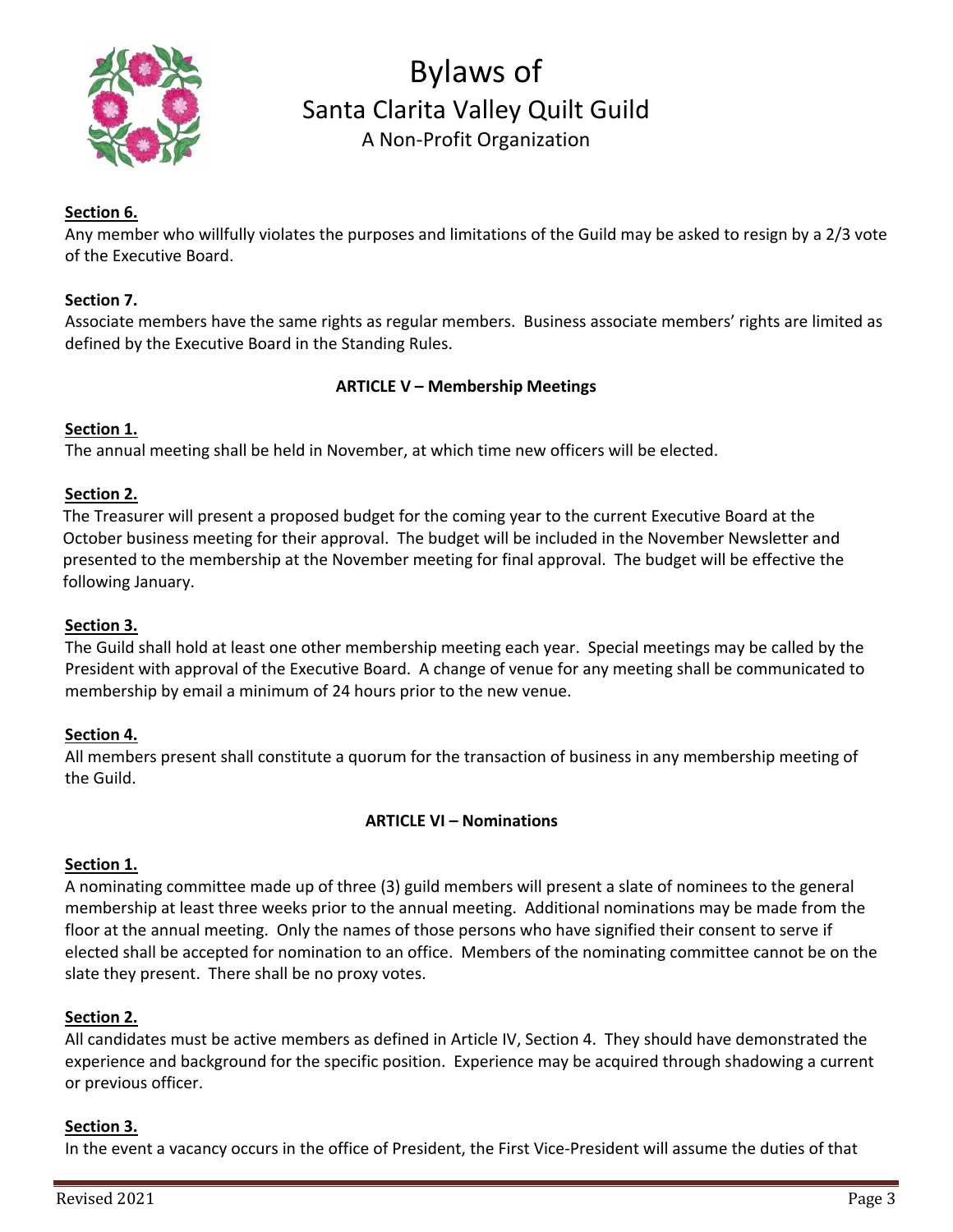

office for the remainder of that term. A vacancy occurring in any other office will be filled by presidential appointment until the next annual meeting.

### **Section 4.**

The officers who are elected in November will be installed in December. They will assume their duties at the end of the December meeting. See Appendix A.

### **ARTICLE VII – Executive Board**

#### **Section 1.**

The elected officers of this Guild shall consist of: President, First Vice-President – Council Representative, Second Vice-President – Programs, Secretary, and Treasurer. These officers, with the immediate Past President and committee chairpersons, shall constitute the Executive Board.

### **Section 2.**

Each officer shall be elected for a term of one year. The President may hold up to two (2) consecutive elected terms in the same office. An individual may hold only one elected office at any one time.

### **Section 3.**

The duties of the officers shall be as follows:

*President***:** Will preside over all general, special and executive board meetings, and will, in conjunction with the First and Second Vice-Presidents, determine committees necessary for the welfare of the organization and appoint chairpersons. Will create agendas for board meetings which will be emailed to the Executive Board at least 3 days in advance of the meeting. Will act as liaison between the Guild and the quilting industry and other organizations. Will be responsible for key disbursement. Will be authorized to co-sign checks.

*First Vice-President* – *Council Representative***:** Will represent the Guild at the Southern California Council of Quilt Guilds (SCCQG) and will report to the membership on its activities. Will serve as the Guild's liaison officer and meeting site manager. Will assure the Guild has a regular meeting place. Will assist the President and in the absence, or at the request, of the President, will perform the duties of the President. Will be authorized to co-sign checks.

*Second Vice-President* – *Programs:* Will oversee the Programs and Workshop committees. Will coordinate activities with Workshop chairperson and other committee chairpersons who have activities that will be presented at the general meeting, such as community service night, scholarship presentations, challenge quilt judging, and the holiday party. Will be authorized to create contractual agreements with speakers and/or teachers. Will be authorized to co-sign checks.

*Secretary***:** Will keep an accurate record of all executive board meetings and business portions of membership meetings and will email minutes to the Executive Board, people in attendance, and regular attendees for approval at the following meeting or by email. Will collect mail from the P.O. Box and handle correspondence. Will be authorized to co-sign checks.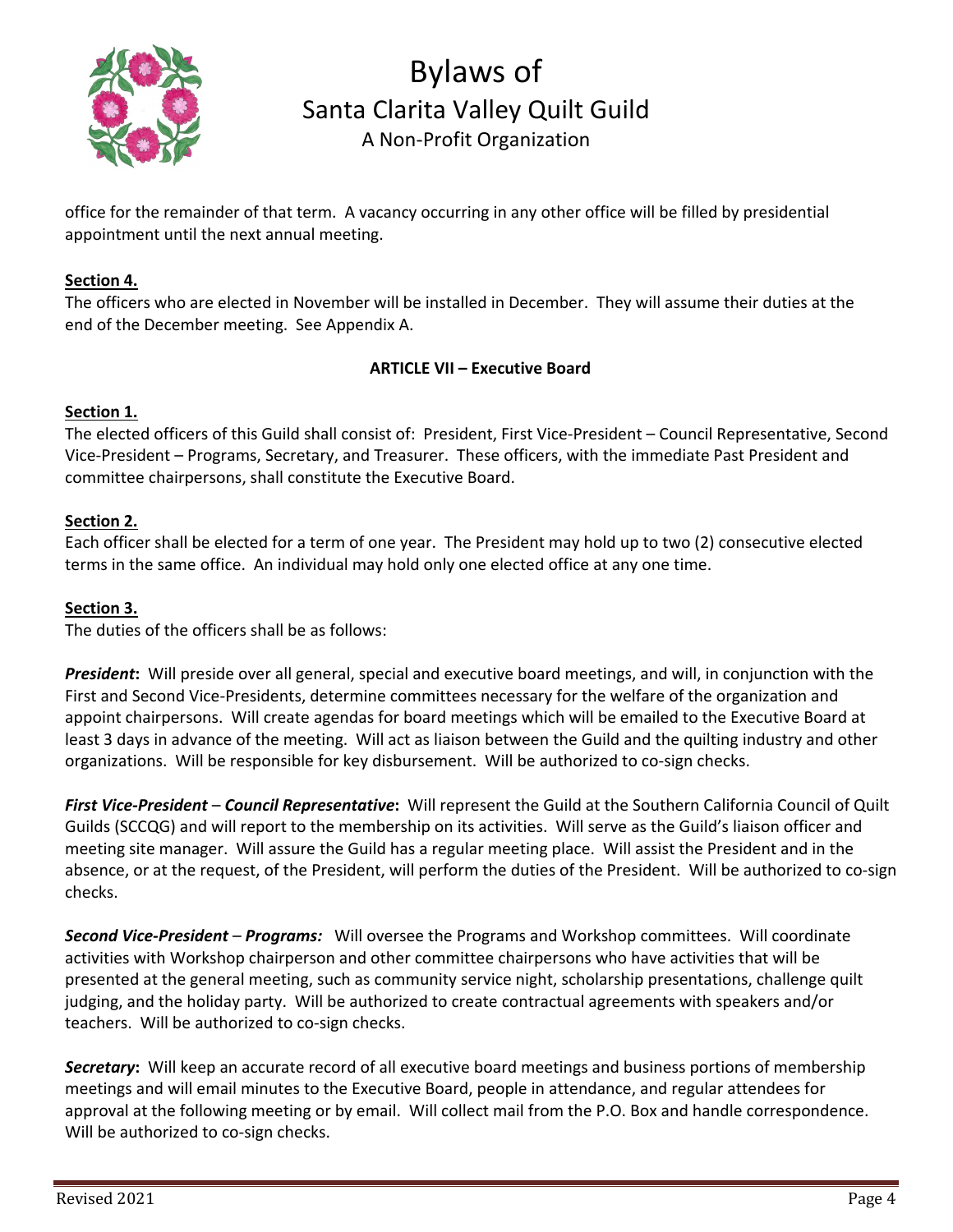

*Treasurer***:** Will collect and take charge of all dues and funds of the Guild and will keep a written account of all Guild transactions. Will prepare a monthly report to the membership on income and expenses, which will be published monthly in the Newsletter. Will prepare and file appropriate tax documents, raffle requests, and reports or any non-profit documentation. Will present a proposed budget, whose line items must come from existing chairpersons or officers responsible, in October to the current Executive Board. The Treasurer's books will be audited quarterly (as soon as the bank statement for the last month in audit is received) by different members approved by the Executive Board. The Treasurer will provide copies to the auditors who will report the results at the next regularly scheduled board meeting. Auditors will also give a written report to the Treasurer and President.

*Past President***:** Will continue as an active board member for *one year* following the last term served. Will be available to advise the Executive Board as needed to provide continuity during that year.

# **Section 4.**

Seven (7) members of the Executive Board will constitute a quorum for the transaction of business in the business meetings of the Guild. All members in attendance at a business meeting have equal voting rights unless serving as a committee co-chair. One committee co-chair will be designated for voting purposes for that meeting.

# **Section 5.**

After the November elections and by the end of January, preferably before the January regular meeting, past and current officers will meet to train and transition the responsibility of each position. See Appendix C for agenda.

# **ARTICLE VIII – Special Considerations**

# **Section 1. Financial Approvals Outside the Budget**

Expenditures not exceeding \$1000 may be authorized by the Executive Board; expenditures exceeding \$1000 (not previously budgeted) must be authorized by a 2/3 vote at any general meeting.

# **Section 2. Co-Chairpersons**

 All committees may be co-chaired. One individual will be designated as the lead for purposes of voting. In that person's absence one of the other co-chairs may vote. Officers are single positions who may designate committee members to handle specific areas of their responsibilities.

# **Section 3. Collection of Monies**

 Cash boxes and seed money for all events must come from the Treasurer. Two members will count when signing out the box, and two different members will verify amounts prior to return of the box.

# **Section 4. Electronic Transmission**

- General or board meetings may be conducted by electronic media, i.e., Zoom, when deemed necessary by the Executive Board.
- For live business meetings, under special circumstances a vote may be necessary outside of the business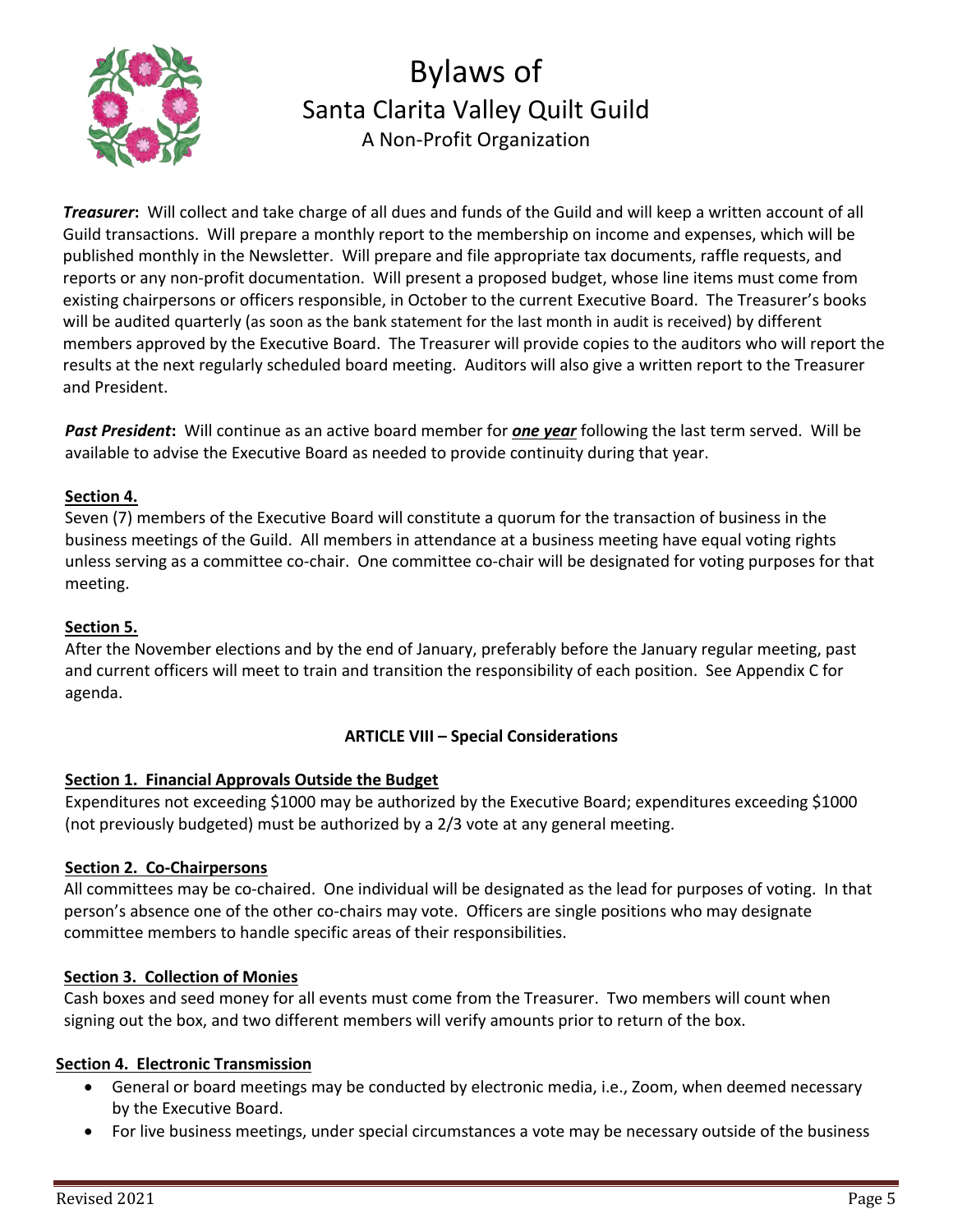

meeting. Email must be sent to all members of the Executive Board (including the Quilt Show committee when in a Show year).

• Two email lists must be kept: full membership as maintained by the Newsletter editor, and Executive Board/other attendees as maintained by the Secretary (renewed semiannually).

# **ARTICLE IX – Committees**

# **Section 1. Standing Committees**

*Associate Member Liaison:* Will work with the Membership chair to maintain positive relations and membership renewals of our associate members.

*Block of the Month***:** Will select the pattern for the month and make it available to the members through the Newsletter and at the monthly meetings. Will administer the drawing of winners at the Guild meetings.

*Community Service***:** Responsible for recommending and overseeing on-going charity projects throughout the year. May plan and direct one or more monthly Guild meetings during the year at which time members will work on a philanthropic project; will coordinate the meeting with the Second Vice-President – Programs. Will administer the drawing of winners at general meetings.

*Hospitality***:** Will arrange for refreshments at general meetings except for the holiday party.

*Membership***:** Will process applications and hold membership drives, if necessary for the growth of the Guild. Will help members and visitors feel welcome. Will maintain the roster of members, email accounts, and newsletter mailing list and publish the membership roster (directory) once per year. Will collect all dues and visitor fees at general meetings. Will maintain membership attendance records. As part of the renewal process will collect limitations on the distribution of personal information and approval to allow photos taken at guild events or supplied by members to be published in the Newsletter and/or website. Will provide a membership packet to new members. Will keep the current point of sales device and make arrangements to provide it to committees as needed.

*Newsletter***:** Will produce and distribute a monthly newsletter to all paid members based on information provided by the Membership committee. May solicit classified and/or retail advertising. Newsletter advertising fees may be reviewed yearly and approved by the Executive Board. Will provide date, time, and place of general meetings, executive board meetings, and any business requiring formal notice. Determines monthly submission date of articles and publishes by the end of the same month.

*Opportunity Quilt:* Will present to the Guild for approval a choice of patterns; solicits volunteers from the Guild to help in construction and completion of the quilt. Budget shall include the cost of the fabric, batting, and quilting when necessary. In charge of promoting the opportunity quilt through photos or other electronic means; ticket sales; and will coordinate taking the quilt to various venues for purposes of raising money for the Guild. This committee may be split into two: production and sales.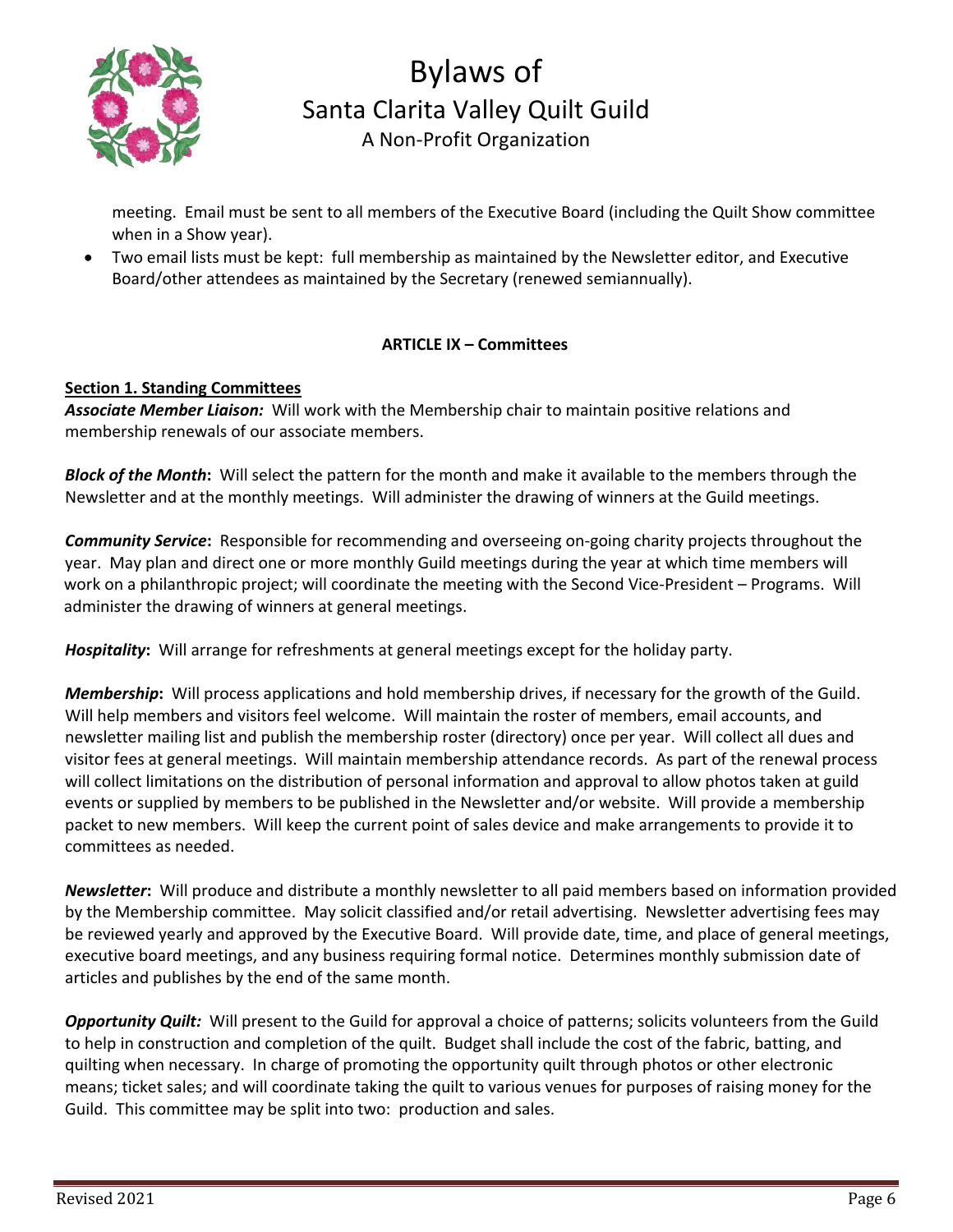

*Parliamentarian:* Will be responsible for ensuring that the Guild's business activities are conducted in line with the Bylaws or as stated authority in Article XI. Literal interpretation is not demanded.

*Programs***:** Chaired by the Second Vice-President – Programs. Will assist with planning, coordinate, and lead the educational or "speakers' portions" of each Guild meeting for the current year. Will provide assistance as needed for creating or acquiring appropriate "props" for the programs. Will plan and develop programs for the next year; this includes coordinating teacher contracts, community service, the holiday party, block auction, raffles, and/or game programs. Will publish an annual calendar of events for the next year.

**Publicity:** Will publicize meetings and special events in appropriate media.

*Scholarship***:** Will oversee applications and distribute scholarships to members. Can be awarded for any class or seminar on quilting topics. Requirements to fulfill the award are provided by the chair as a handout or on the Guild's website.

*Ways and Means***:** Will oversee the Guild's monthly fundraisers by collecting items, accepting donations for tickets, and drawing winners in front of membership in attendance.

*Webmaster:* Will maintain the Guild's website. Will update information from respective committee chairs. Will ensure that the domain and account registration are current. Will coordinate with all electronic group administrators.

*Workshops***:** Will arrange for workshop facilities, collect fees, and supply information for workshops to members. Will coordinate acquisition and distribution of materials for workshops, if applicable. Will be responsible for arranging travel, meals, and lodging for teacher, when applicable. Will report to the Second Vice-President – Programs.

#### **Section 2. Quilt Show**

Members of the Guild will be in charge of coordinating all aspects of the Quilt Show. The Chair will determine venue, heads of committees, dates, location, and theme. Subcommittees for the Show may include positions as follows:

- *Entry Tables* coordinates displays, oversees the operation in case of questions, works to help with catalog, other special handouts, provides for collection and cleanup of area. Returns money to the Treasurer.
- *Exhibit Displays* coordinates layout of exhibits, catalog and signage information, drop off of entries at meeting before Show, and pickup after Show. Other positions to be established as needed.
- *Hospitality* provides drinks/snacks or other items as decided by the Show committee for the volunteers and vendors.
- *Publicity* handles publicity for the Show including calendar information on the SCCQG website, local news media, quilting magazines, bookmarks or flyers to SCCQG, and local quilt stores and guilds.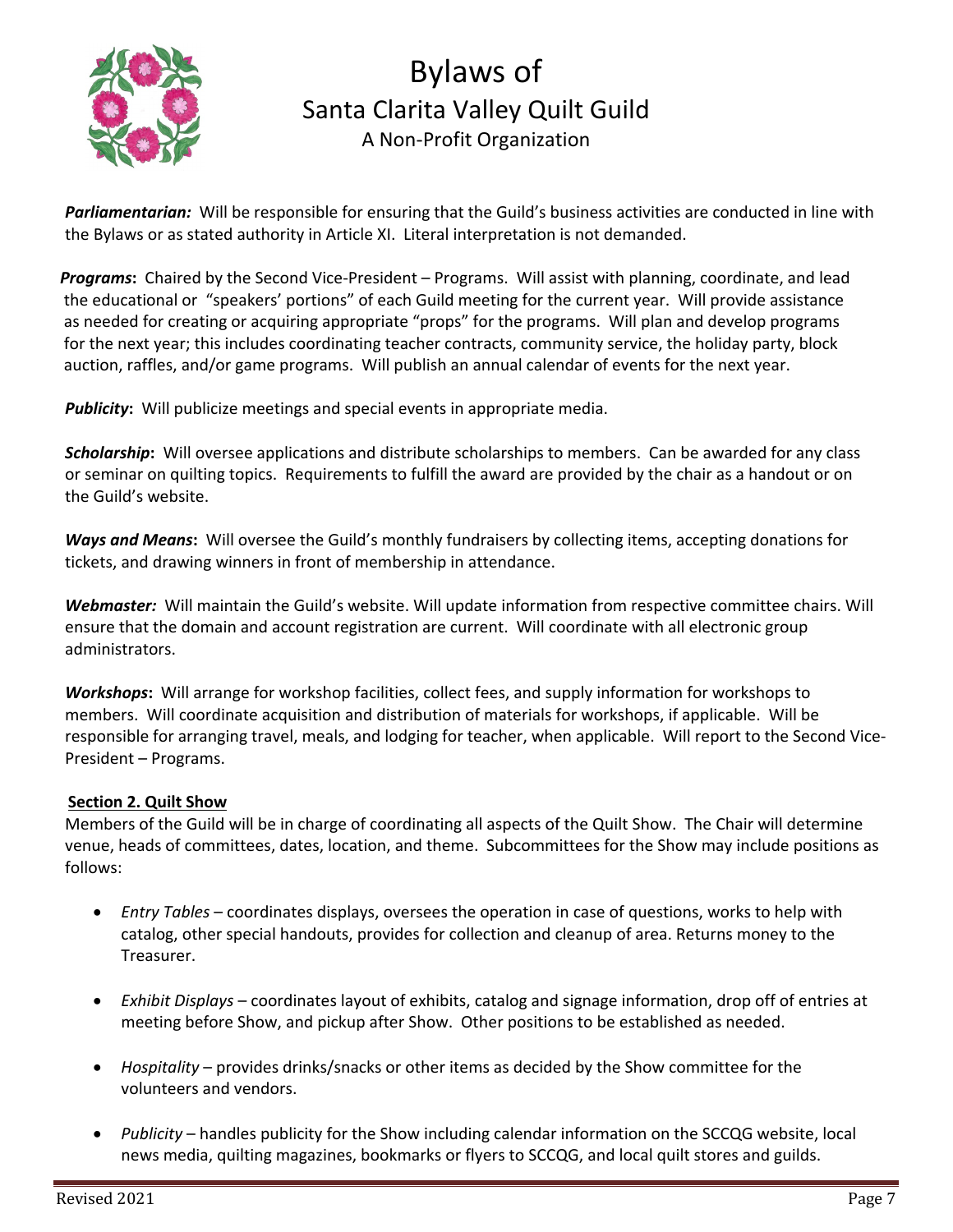

- *Special Events* such as boutique or door prizes, as determined by the Chair. Coordinates collection of items, sales, setup and takedown at the Show. Returns money to the Treasurer.
- *Staffing* solicits Guild members for specific positions on the day of the Show such as setup, hanging quilts, white gloves, entry tables, vendor support, opportunity ticket sales, judging, door prizes, raffles, silent auction, hospitality, boutique, tear down, or other such support as determined by the Show committee. Provides name tags.
- *Treasurer* is the responsibility of the elected Treasurer. Will provide seed money as determined by the Show committee with approval of the Executive Board for opportunity quilt sales, entry ticket sales, boutique, or other special event. Treasurer will be responsible for verifying totals accepted from the sales areas and reporting results to the Show committee and the Executive Board.
- *Vendors* handles rental and contractual agreements with vendors who will participate at the Show. Coordinates with the Exhibit Displays committee to ensure spaces are available. Handles vendor support the day of Show (staffing available from volunteers).

### **Section 3.**

Other committees may be appointed for stated periods of time to complete purposes or projects. This would include special events such as the Cowboy Poetry Festival or other venues where the Guild is participating.

#### **Section 4.**

The committee chairpersons for the coming year will be appointed by the incoming President and Vice-Presidents. This process will begin with asking the existing chairs if they wish to continue. Outgoing and incoming chairs will be presented at the general meeting in December. A recommended approach is to have the outgoing President thank all committee chairs at that time and recognize the Executive Board for the new year. All committee chairpersons serve on the Executive Board. (See Article VII, Section 3 for duties of President and Vice-Presidents).

# **Section 5.**

Committee chairperson*s* may make announcements at general meetings and will publish articles in the Newsletter or other media as is appropriate.

# **Section 6.**

All committee chairpersons are required to keep their procedure manuals current and updated and to make this information available to their successors at the end of the holiday party.

# **Section 7.**

The Executive Board and committees will generate business documents from normal activities. All historical records not in use by the Executive Board or current activities guided by the various committees will be stored in labeled boxes in the Guild's storage units and/or on electronic media. Historical records include the following:

• Business records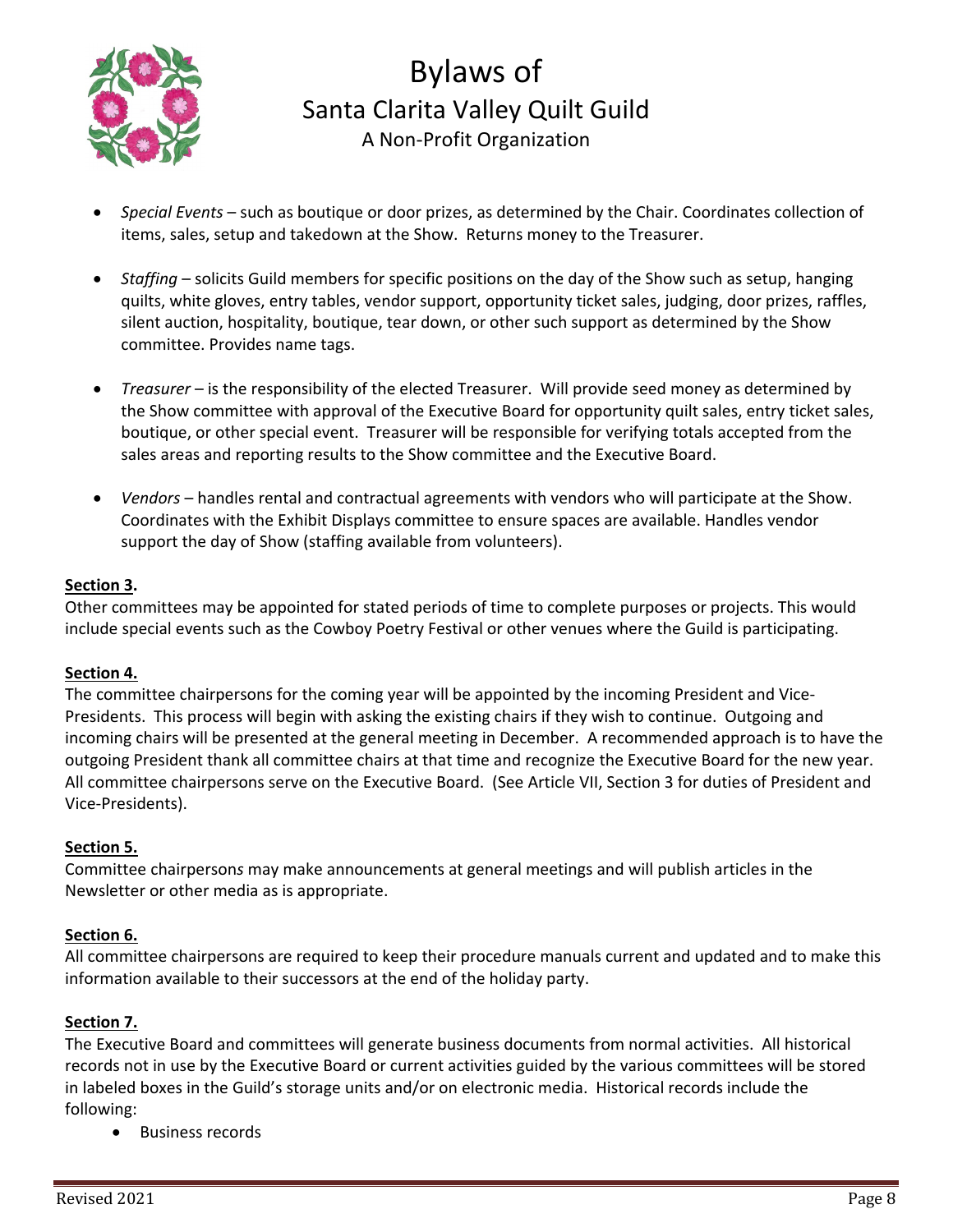

- **Newsletters**
- Existing albums
- Quilt Show photos organized on DVDs
- Inventory of storage units (defining usage in the Guild and including business records and quilt frames)

Current business records include the following:

- Procedure manuals
- Treasurer books and reports
- Secretary minutes from all meetings
- Correspondence
- Legal documents

### **ARTICLE X – Amendments**

The Bylaws may be amended at any regularly scheduled meeting by 2/3 vote of the members present. The membership will be notified of the proposed change 30 days prior to the date on which the vote is scheduled (see Appendix B).

### **ARTICLE XI – Parliamentary Procedure**

The parliamentary authority in all matters not covered by these Bylaws will be the "Robert's Rules of Order, Newly Revised".

# **ARTICLE XII – Dissolution Clause**

Upon dissolution of the Guild assets shall be distributed for one or more exempt purposes within the meaning of Section 501(c)(3) of the Internal Revenue Code, or corresponding section of any future federal tax code or shall be distributed to the federal government or to a state or local government for a public purpose. Any such assets not disposed of shall be disposed of by a court of competent jurisdiction in the county in which the principal office of the Guild is then located, exclusively for such purposes or to such organization or organizations as said Court shall determine, which are organized and operated exclusively for such purposes.

Amended 3/20/2014 per IRS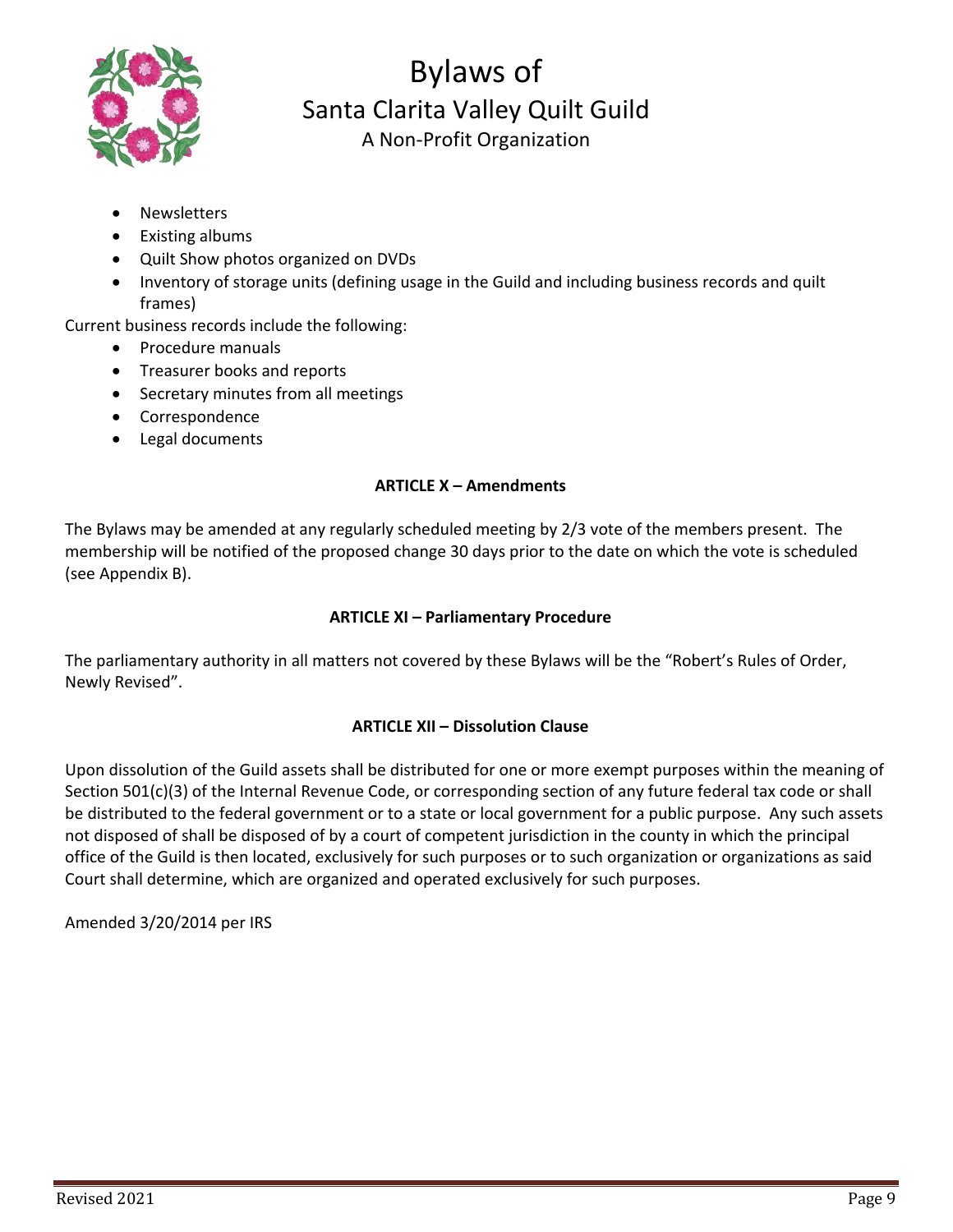

### **Appendix A – How To Conduct Elections**

*September*: Establish a Nominating committee at the general meeting which will prepare a slate of candidates. Job descriptions are available on the website. Each position can have one or more nominees.

*October*: Nominating committee will present the slate at the meeting and ask for any additional nominations. The slate will be printed in the Newsletter.

*November*: For each office, starting at President, then VP's, Secretary, and Treasurer, the Parliamentarian or, if absent, the chair of the Nominating committee will:

- 1) Present slate.
- 2) If all offices have only one candidate, the entire slate may be presented for approval with consent of the membership in attendance.
- 3) If only one candidate:
	- a. Candidate may give a brief statement, then leaves the room.
	- b. Hand vote is called: For or Against (count is necessary only if hand vote is not obvious).
	- c. If not accepted, accept nominations from the floor and return to Item 3 for a single candidate, or proceed to Item 4 if more.
- 4) If more than one candidate:
	- a. Each candidate gives a brief statement, then they all leave the room.
	- b. Written vote is called: actual count is necessary.
	- c. The winning candidate is announced. In the event of a tie, begin at Item 4(a) with all candidates in the tie.

#### **Appendix B – Amendments to Bylaws**

*July*: Establish a Bylaw Review committee which will discuss amendments. Recommended amendments must be suggested at this time, or in Bylaw Review committee meetings only. General membership may email requests for review.

*August*: Amendments will be presented at the Executive Board meeting; questions will be answered by the committee. If changes are approved, the bylaws change will be announced in the Newsletter and by email and available on the website home page.

*September*: For each amendment:

- (1) Amendment is presented.
- (2) Anyone wishing to oppose the amendments may give a brief statement. Then the committee may give a brief rebuttal.
- (3) Hand vote is called: For or Against (count is necessary only if not obvious).
- (4) The committee announces whether the amendment has passed or failed.

The schedule listed here can be extended if changes are extensive, or if there is disagreement that requires more resolution.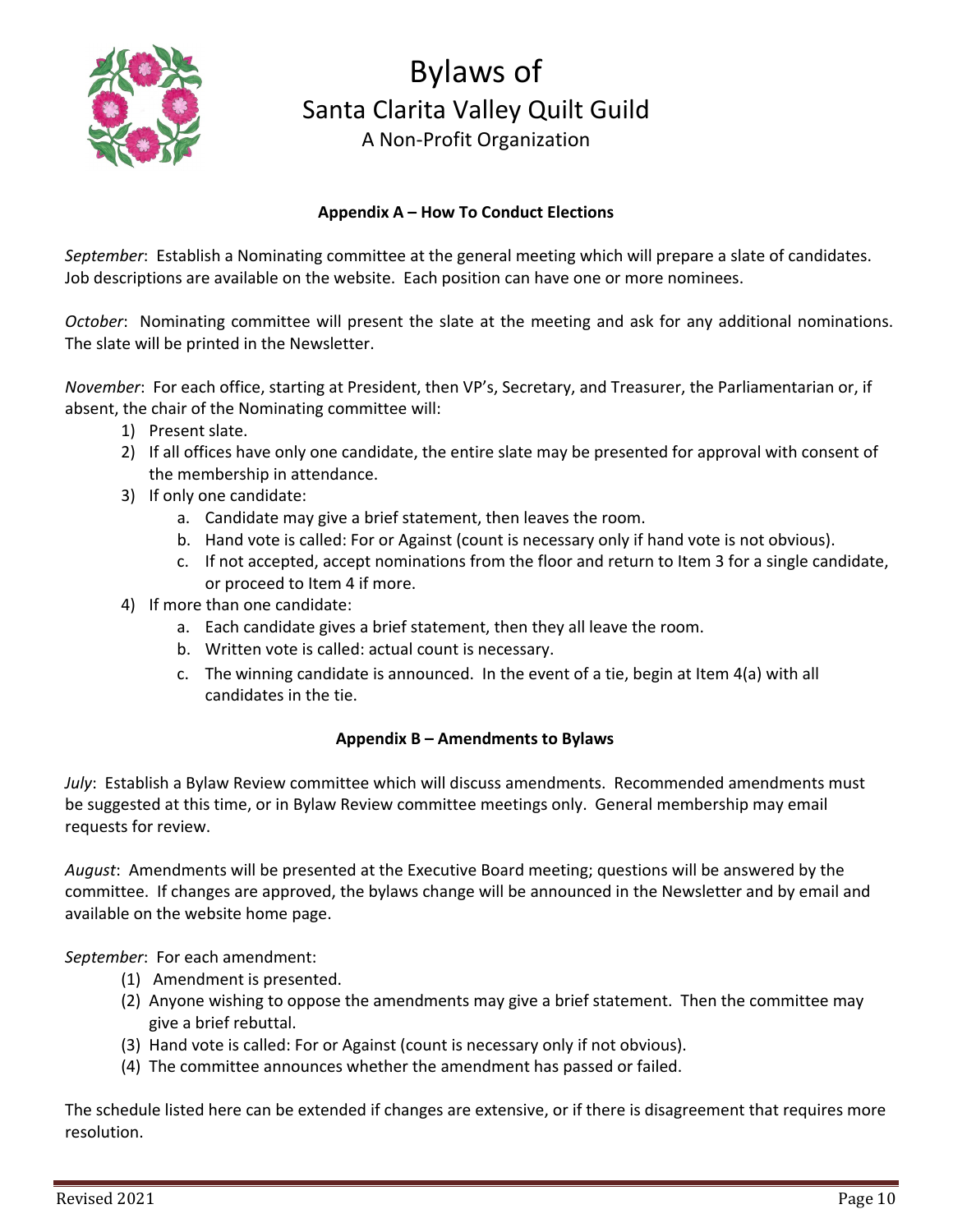

# **Appendix C – Officer and Committee Chair Training and Transitioning Meeting**

The goal of this meeting is to assure that members new to an elected or volunteer position have a clear understanding of the job responsibilities, time line, and guild support (such as people, money, supplies) available to them.

The meeting:

- Will be held if there is one or more newly elected officers or committee chairs.
- Will occur after the November election and preferably before the January general meeting, no later than the end of January.
- May be as short as a half day or as long as a full day depending on need.
- Will be the responsibility of the President and/or a designated member to plan and organize, including the place, time, agenda, refreshments.
- Will have all officers (current and newly elected) in attendance.
- Will include such topics as responsibilities of each position as stated in the Bylaws; other topics may include but are not limited to: master calendar, bookmarks, committee formation, time line of year, question/concerns.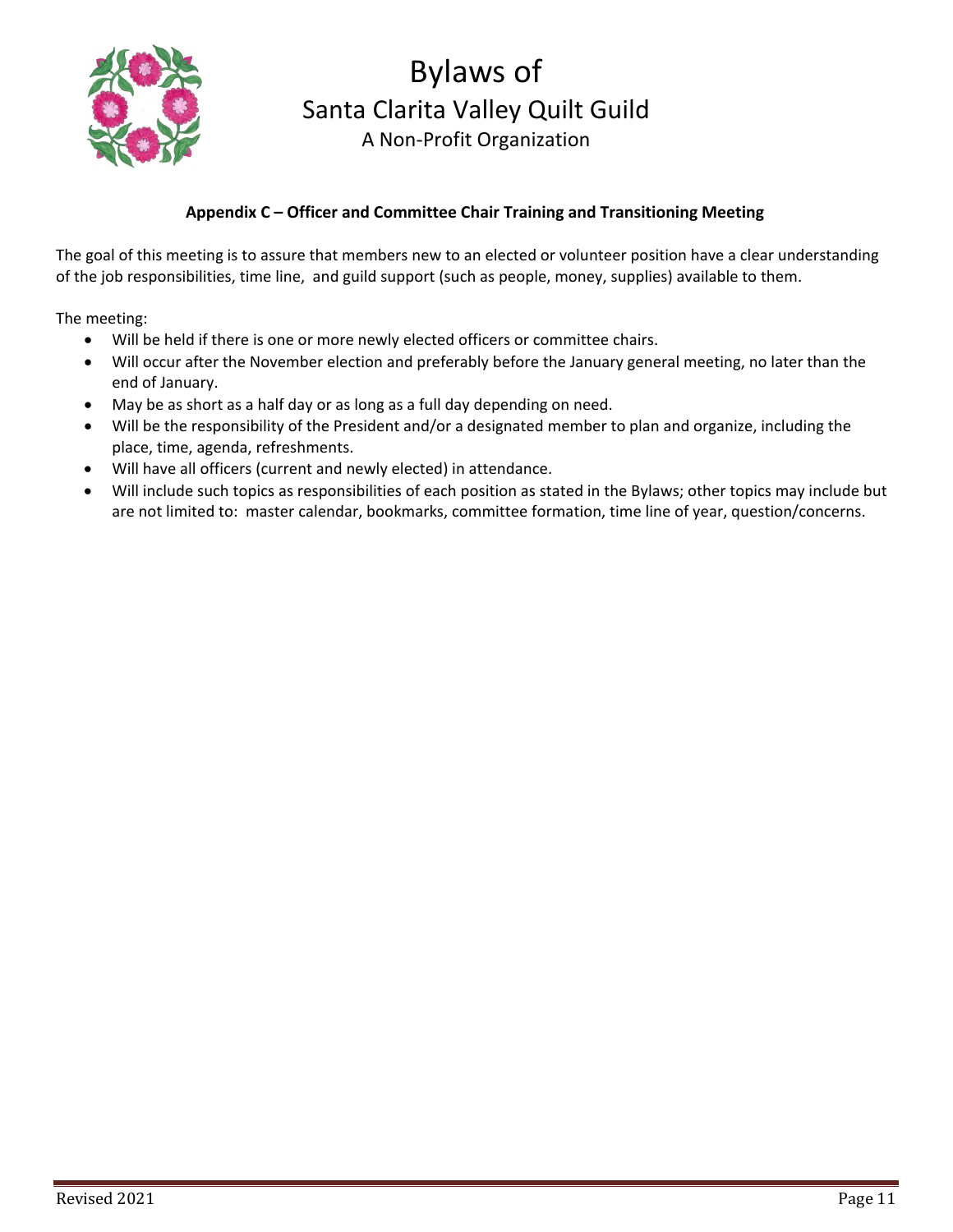

Standing Rules of Santa Clarita Valley Quilt Guild A Non-Profit Organization

Standing Rules may be modified by the Executive Board without approval from the general membership except as limited in the Bylaws. Standing Rules are intended to be a clarification of existing Bylaws and are used for day-today type decisions that can vary over time.

#### **MEETINGS**

 Member meetings will begin with setup at 6:00 pm, social time commences at 6:30 pm, and the general meeting will come to order at 7:00 pm.

Meetings take place on the second Thursday of each month unless there is a conflict at the meeting place.

Business meetings and extended executive board meetings are open to any member who may wish to participate. Business requiring executive board discussion should be brought to the attention of the President or presiding officer prior to the meeting to be added to the agenda.

Location and time of all meetings of the Guild will be made known to the members both in the Newsletter and online.

Members should be seated and quiet when a speaker is talking. All cell phones should be silenced.

Photographs of quilts or other articles at general meetings and special events will be allowed only with the permission of the guest speaker or owner.

In the event of a discussion, members are expected to rise and wait to be recognized by the presiding officer before speaking, showing respect and courtesy to each other, and refrain from any type of verbal personal attack during a discussion.

Guests are welcome to monthly guild meetings. Guest fees are to be \$5 at Guest Speaker meetings.

#### **OBLIGATIONS OF MEMBERSHIP**

Members are encouraged to commit themselves to an active role in the Guild. There is a position or job for each member.

Members are encouraged to make and wear the Guild's name badge (logo) to meetings and functions.

Members having a problem or grievance should inform the Executive Board personally or in writing.

New members shall complete a membership form and pay membership dues. New members will be provided with a membership packet consisting of a membership card, roster of members (directory), Bylaws and Standing Rules, and a calendar of events.

Committee chairpersons are expected to assimilate new members in active guild roles.

Annual dues of \$55 (Seniors 62 and over: \$50) are due by the January guild meeting. There is a two-month